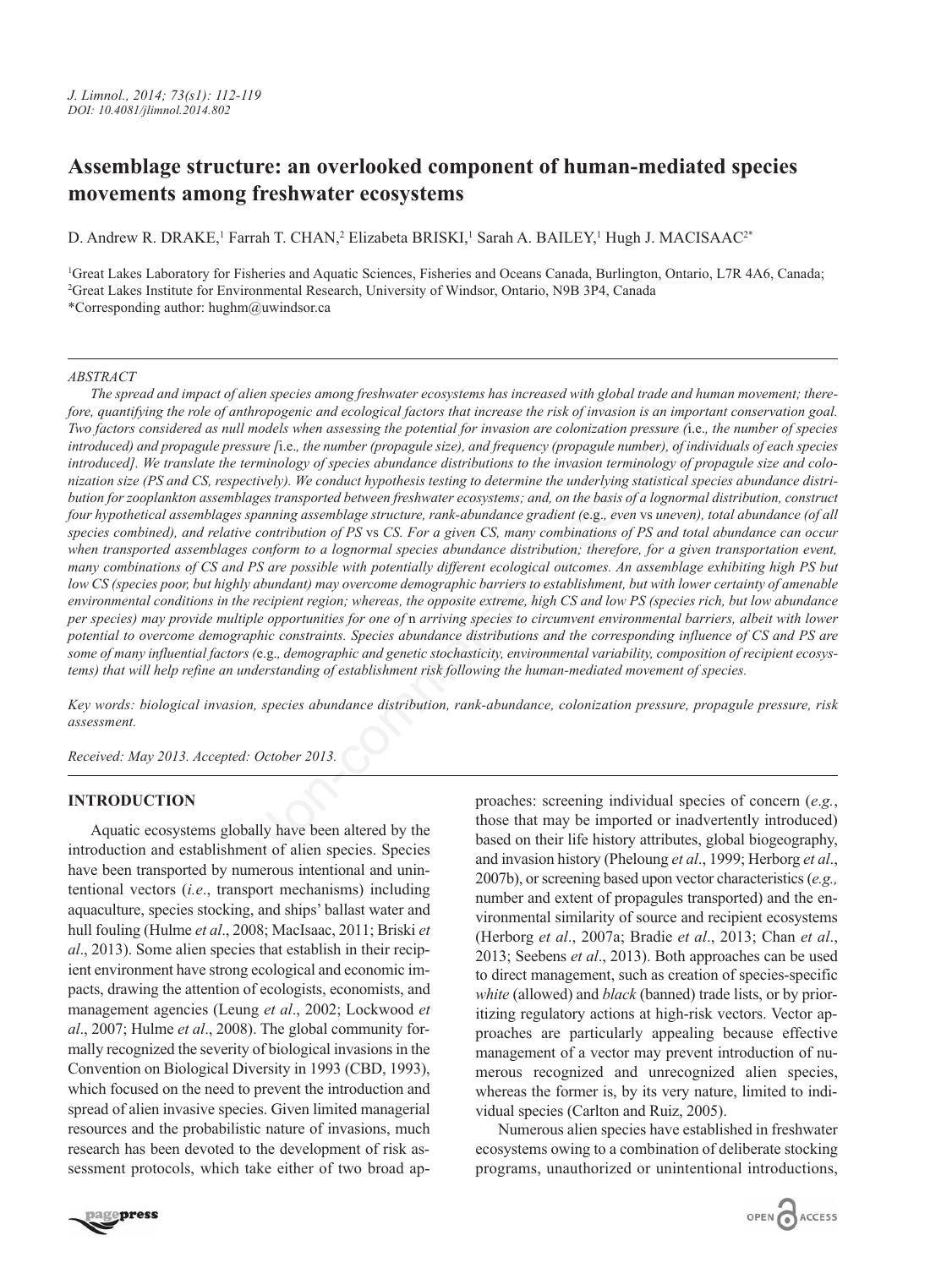range extensions, and natural dispersal (see MacIsaac, 2011). Many of these freshwater introductions involve fishes, reptiles, birds, mammals, invertebrates, or macrophytes, although most taxonomic groups have been, and will continue to be, introduced due to anthropogenic activity. The Laurentian Great lakes, Lakes Ladoga and Onega (Russia), and the Caspian Sea are unusual among freshwaters in that their canal connections to the sea allow ship associated vectors – namely ballast water release and hull fouling – to exchange species among freshwater habitats, circumventing the biogeographic barrier of salinity. Consequently, these freshwater ecosystems have notable invasion histories (Dumont *et al.,* 2004; Ricciardi, 2006; Kurashov *et al.,* 2012). Coastal marine ecosystems in the vicinity of ports have likewise been inundated by species associated with ballast water release, hull fouling, and other vectors (Ruiz *et al*., 2000, 2013; Occhipinti-Ambrogi *et al*., 2011; Edelist *et al*., 2012). Considering the numerous alien species in many freshwater ecosystems and polyvectic nature of introductions (Carlton and Ruiz, 2005), developing further insight into the role of vectors and characteristics of transported species may inform risk assessments and, in-turn, refine prevention strategies.

When quantifying species transported by vectors, invasion ecologists have often focused on the total abundance of propagules or the total number of species transported (Conn *et al*., 2010; Haska *et al.*, 2012; Briski *et al*., 2013). Numerous experimental and theoretical studies have revealed a relationship between propagule pressure and the probability of establishment (Lockwood *et al*., 2005; Von Holle and Simberloff, 2005; Colautti *et al*., 2006; Simberloff, 2009; Gertzen *et al*., 2011); therefore, propagule pressure provides a suitable null model for invasions (Colautti *et al*., 2006; Lockwood *et al*., 2009). Large propagule pressure mitigates the properties of small population sizes such as low genetic variation, vulnerability to Allee effects, and environmental stochasticity (see Carlton *et al*., 2011). Nonetheless, for establishment to occur, overarching environmental conditions must be suitable for colonizing organisms; therefore, the relationship between propagule pressure and establishment is broadly context-dependent based on the similarity of source and recipient regions. Due to their physical characteristics, some species vectors, such as ships' ballast water and hull fouling (Lockwood *et al*., 2007; Hulme *et al*., 2008; Briski *et al*., 2013) have the potential to transport species assemblages (*i.e*., multiple species within a single human-mediated movement), in which each species will exhibit its own propagule size. The number of species transported and introduced (colonization pressure) has also been proposed as a null model for establishment (Lockwood *et al*., 2009); therefore, quantifying propagule and colonization pressures are important objectives for invasion ecology.

Here, we propose that many permutations of propagule and colonization sizes (PS and CS, respectively), representing the absolute number of propagules-per-species, and species, introduced during a single release event, are possible in relation to vector characteristics and the nature of the source community. Some vectors, particularly fish or invertebrate stocking of lakes, may involve the release of many individuals of a single species (high PS, low CS); whereas, other vectors like ballast water may involve release of many species of varying abundance (low to high PS, high CS). Estimating overall invasion risk is far more difficult in the latter case due the greater number of influential environmental and demographic characteristics (Wonham *et al*., 2013). Therefore, determining the structure of transported assemblages (*e.g*., elements of PS and CS as relative abundance among *n* transported species) is a necessary step to evaluate the potential for establishment when alien assemblages are introduced.

Ecologists have long been interested in the structure of biological communities, such as the relative abundance of species within a given plot, island, or ecoregion (Preston, 1948; Whittaker, 1965). It is generally regarded that the assemblage of species within a given area will follow a lognormal distribution, with the number of species on the *y*-axis and the abundance of individuals on the *x*-axis. However, multiple distributions (*e.g.*, geometric, logarithmic) are found in response to environmental disturbance or other factors (Ugland and Gray, 1982). The extent to which the lognormal distribution extends to species assemblages transported by vectors is unknown (Lockwood *et al*., 2009) and represents a key uncertainty in the transport and introduction of species among freshwater ecosystems. Certain propagule uptake mechanisms within vectors may give rise to transported assemblages that deviate in structure and composition from their source communities. Assessing the underlying species abundance distribution of transported assemblages is important to understand patterns of abundance across species number, which is a critical step to inform the potential for establishment among *n* transported species. EXERIB TREWING CONTINUTE TO UNITED the extent that when the two states was twater release, hull fouling, and when alternative heads are in the delist et al., 2000, 2013; Occhipinti-Am-<br>
Ecologists have long been<br>
delist e

> Here, we translate the terminology of species abundance distributions and standard species rank-abundance plots to illustrate two key terms in invasion ecology: propagule size (PS; the position of a given transported species on the *y*-axis of the rank-abundance plot), and colonization size (CS; the count of ranked species along the *y*-axis; Fig. 1). Rank-abundance distributions allow the relative differences of PS across CS (*i.e.*, the rank-abundance gradient) to be determined as a measure of the evenness of the transported assemblage (see Foster and Dunstan 2010 for a review of rank-abundance in ecology). Differences in the rank-abundance gradient will have potentially strong consequences for invasion ecology. For example, for a given CS, two alien assemblages transported by a vector may exhibit different total abundance of propagules and, therefore, different propagule sizes for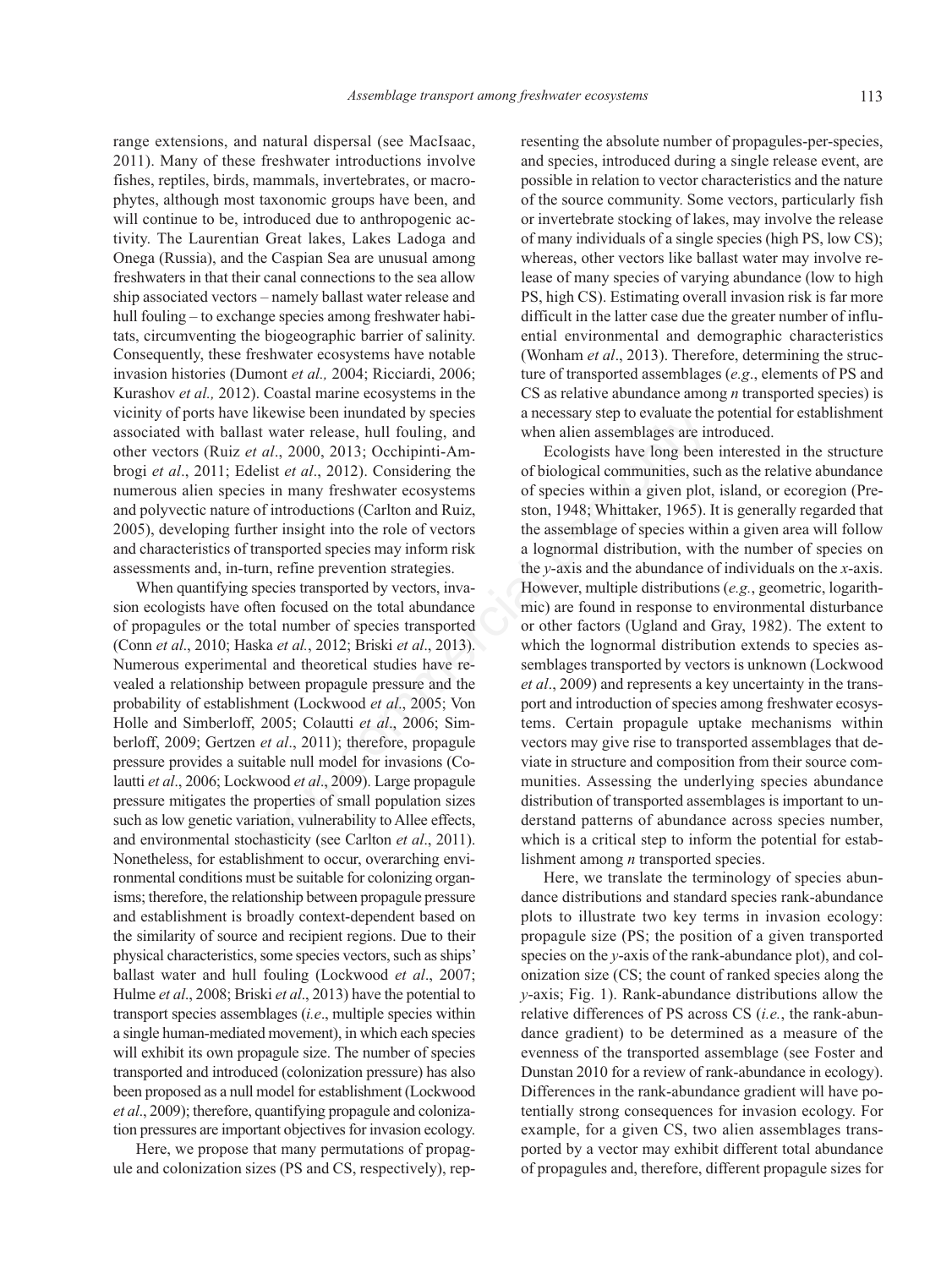each species (Fig. 2 A,B, *i vs ii*); they may also exhibit varying degrees of evenness, indicating similarity (even rank-abundance gradients; Fig. 2A) or dissimilarity (uneven rank-abundance gradients; Fig. 2B) of the propagule sizes between species. Further, strong differences in assemblage structure, demonstrated by opposing rank-abundance gradients and relative contributions of CS and PS, can exist for two assemblages of similar total abundance (Fig. 2C), indicating that, for a given transported assemblage of *n* total propagules, many permutations of CS and PS are possible. Evidence from ballast water sampling of vessels arriving among Canadian ports indicates that the rank-abundance gradient of transported ballast assemblages varies widely, with some exhibiting extreme dominance by a few species and others exhibiting relatively even rank-abundance gradients (Fig. 3; assemblage data from Briski *et al*., 2012). Traditionally, a single species exhibiting high PS (*e.g.*, the highest ranking species in assemblage *i*, Fig. 2C) has generated management concern given the presumed high probability of establishment. However, we propose that species-rich assemblages with low PS throughout may nevertheless exhibit a similar overall risk for the establishment of a single species (assemblage *ii*, Fig. 2C), because the increased number of species provides heightened opportunity for at least one of the transported species to overcome the environmental barriers to establishment within the recipient ecosystem.

We have three primary objectives. First, to highlight one of the many standard ecological tools available for



**Fig. 1.** Elements of a species rank-abundance distribution for quantifying human-mediated transport of alien assemblages. Colonization size (species number) is represented on the *x*-axis, while propagule size (number of individuals per species) is represented on the *y*-axis. The underlying species abundance distribution of the rank-abundance plot is lognormal  $(\mu_{\text{loop}}=1,$  $\sigma_{\text{log}}=1$ ), although many statistical distributions are possible in relation to environmental disturbance and other ecological factors. Shown is an assemblage of 30 species randomly selected from the predetermined lognormal parameters.

invasion biologists, we translate the terminology of species rank-abundance distributions into the invasion terminology of propagule size and colonization size for assemblages of alien species transported by vectors. Second, we test the hypothesis that the species abundance distributions of assemblages transported by vectors follow a lognormal distribution; and, third, on the basis of hypothesis testing, we construct hypothetical examples of transported assemblages exhibiting opposing combinations of PS and CS. These assemblages allow us to highlight conceptual differences among various lognormal assemblages and rank-abundance gradients as they relate to differences in PS and CS; and, we illustrate that beyond simple summary measures of PS and CS, the species abundance distribution of arriving propagules can provide insight towards the potential for alien species establishment. We focus our discussion to transported assemblages contained in ballast water because it is the best characterized mass vector of alien species, because of current global management concern regarding ballast water, and because of the modelling opportunities provided by ballast water assemblages that span a wide range of CS and PS (Fig. 3).

## **METHODS**

To determine the extent to which transported assemblages correspond to a lognormal species abundance distribution, we compiled data describing 28 freshwater zooplankton assemblages (details of sampling and species identities provided in Briski *et al*. 2012). For each assemblage, species richness and the total abundance of individuals for each species were recorded (see Fig. 3 for rank-abundance distributions of each assemblage; due to the physical limitations of ballast water sampling, assemblage data represent a standardized sample, propagules per cubic meter, of total organisms transported by a given ship). For each assemblage, we conducted a Kolmogorov-Smirnov goodness-of-fit test ( $\alpha$ =0.05) to determine the degree of correspondence between the empirical data and a lognormal species abundance distribution. We then used maximum likelihood to determine the most probable lognormal parameters for each assemblage (*i.e.*,  $\mu_{\text{log}}$ , the mean parameter of the lognormal distribution, and  $\sigma_{\text{loc}}$ , the standard deviation parameter). For each transported assemblage,  $\mu_{\text{log}}$ ,  $\sigma_{\text{log}}$ , CS, mean PS, total abundance of propagules, and the Kolmogorov-Smirnov *D*-statistic and *p*-values were recorded. of the standing relativity<br>
in the potential for alien species that (Fig. 3; assemblage data<br>
towards the potential for alien species<br>
raditionally, a single species<br>
from vector of alien species focus our discussion to t

> Following hypothesis testing, we constructed four distinct hypothetical assemblages transported by a vector (hereafter, assemblages *A*, *B*, *C*, and *D*) and conforming to a lognormal species abundance model but with intentionally different assemblage structure and combinations of CS and PS. To construct these hypothetical but realistic assemblages, we randomly sampled from lognormal distributions (1000 iterations for each assemblage, *A*: 10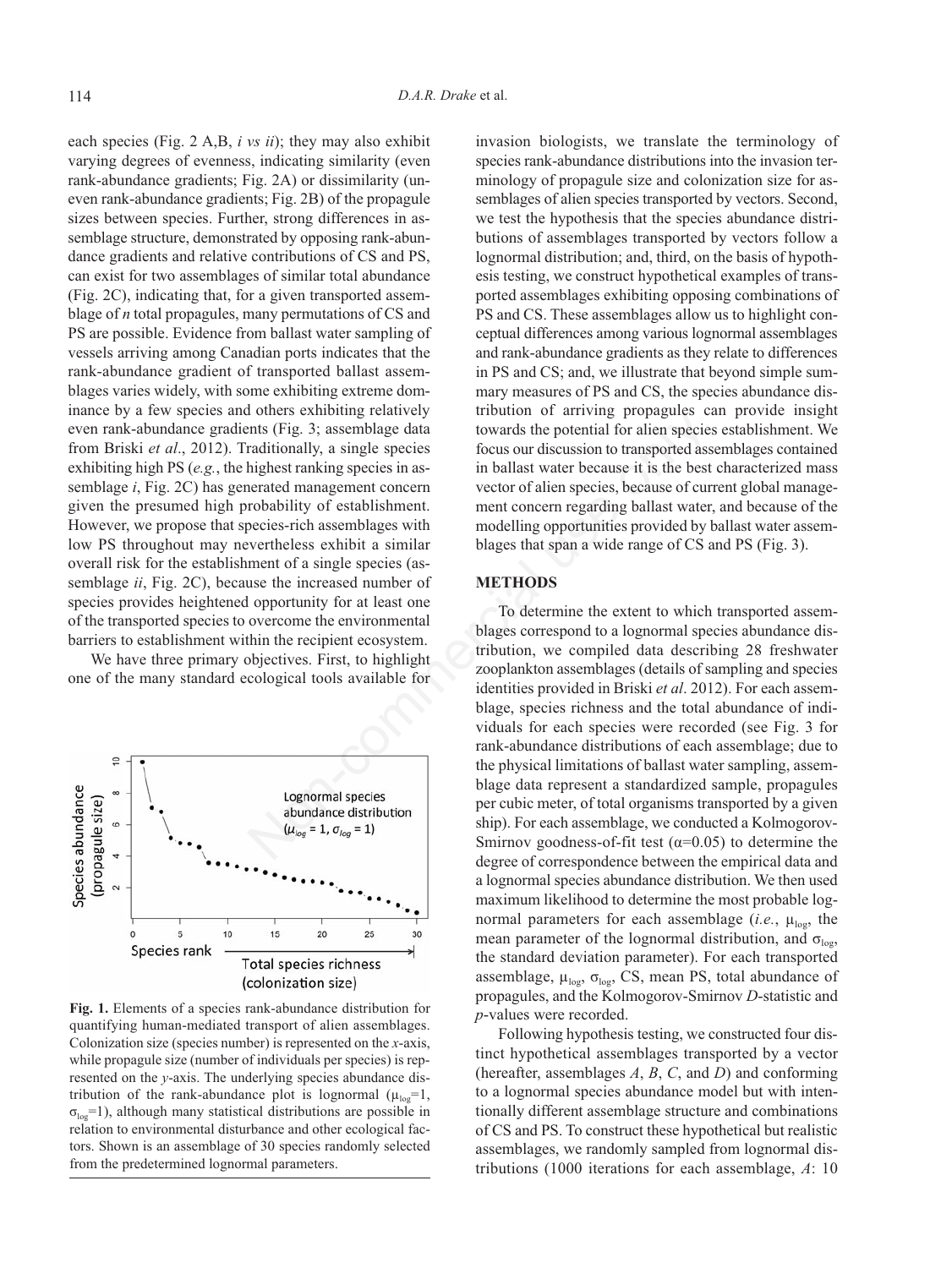

**Fig. 2.** Conceptual framework comparing species assemblages on the basis of propagule size (*y*-axis) and colonization size (*x*-axis). In panel A, assemblages *i* and *ii* have identical colonization size (CS≈100). Both assemblages exhibit shallow rank-abundance gradients; *i* total abundance >*ii* total abundance. In panel B, *i* and *ii* have identical colonization pressure (CS≈30). Both assemblages have steep gradients; as with A, *i* total abundance >*ii* total abundance. In panels A and B, rank-abundance gradients are relatively similar between assemblages, but their PS and total abundance vary strongly. In panel C, two hypothetical assemblages (*i* and *ii*; ≈1000 organisms each) represent compositional extremes of rankabundance gradients and contribution of PS and CS for a given assemblage size. Assemblage *i* exhibits a high number of individuals within a few species, while *ii* exhibits a small number of individuals across many species.

species abundance values (*i.e.*, CS=10),  $\mu_{\text{log}}=1$ ,  $\sigma_{\text{log}}=1$ ; assemblage *B*: 10 values,  $\mu_{\text{loc}} = 2.5$ ,  $\sigma_{\text{loc}} = 1$ ; assemblage *C*: 100 values,  $\mu_{\text{loc}}=1$ ,  $\sigma_{\text{loc}}=0.1$ ; assemblage *D*: 100 values,  $\mu_{\text{loc}}$ =4,  $\sigma_{\text{loc}}$  0.1). Following random sampling, lognormal values were placed into bins (size=1) to represent the discrete communities contained during transport. Parameters were chosen to derive assemblages exhibiting different structural characteristics (strongly uneven; assemblages *A* and *B*; strongly even, assemblages *C* and *D*; high PS, assemblages *B* and *D*; high CS, assemblages *C* and *D*) while adhering to a lognormal model; therefore, we illustrate the possible outcomes of PS and CS when assemblages transported by vectors follow lognormal distributions. For each iteration of each assemblage, we constructed rank-abundance distributions by plotting species abundance in decreasing order. Each of these distributions was plotted graphically in a single panel (*e.g.,* Fig. 4A). Although rank-abundance distributions frequently utilize a log-scale for the *y*-axis, we used a linear scale to accentuate absolute differences in PS. Following 1000 iterations of each assemblage type (*i.e.*, *n* organisms, 1000 times, for each lognormal set), we calculated summary statistics as grand means for each of CS, minimum PS, mean PS, and maximum PS to determine the influence of assemblage structure on propagule size summary statistics across various rank-abundance gradients. Statistical analyses and simulation models were performed in R, version 2.12.1 (R Development Core Team, 2008).

## **RESULTS AND DISCUSSION**

Species establishment is a function of multiple interacting ecological factors and their inherent stochasticity: the colonization and propagule pressure of arriving assemblages, environmental matching between colonizing species and recipient regions, the composition of recipient communities, and many other site and species-specific attributes. Despite the number and complexity of factors required for establishment, colonization pressure and propagule pressure remain important null models for species invasions (Lockwood *et al*., 2005, 2009). Therefore, quantifying assemblage structure during transport is an important step towards forecasting and mitigating ecological change associated with non-native species. We address uncertainty related to propagule pressure and the structure of transported assemblages by presenting evidence of lognormal species abundance distributions for a sample of zooplankton assemblages transported by ships' ballast (Tab. 1; all P>0.05). Although the extent to which lognormal models extend to other vectors or taxonomic groups outside of this study is unknown, these results indicate the existence of lognormal source communities from which transported species were removed; or, the incidence of certain mechanisms giving rise to log normality prior to, or while undergoing, transport between freshwaters.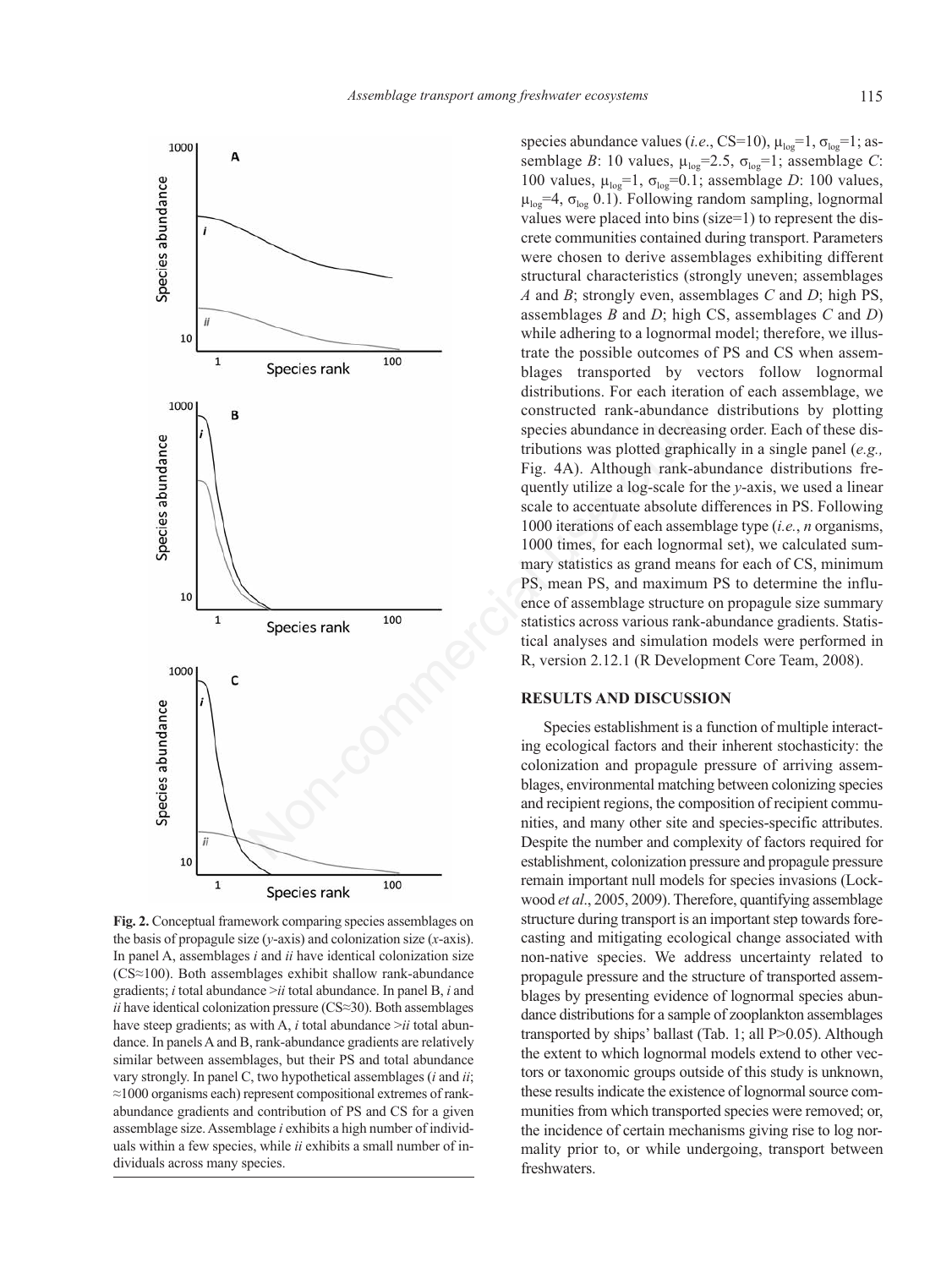Because environmental disturbance may produce species abundance distributions in source communities that deviate from lognormal (Ugland and Gray, 1982), a multitude of species abundance distributions may occur in source communities given the extent of anthropogenic influence in ports and surrounding ecosystems (Ruiz *et al*., 2000, 2013. Generally, organisms are loaded in ballast through a random selection process that is constrained to favour certain taxonomic groups or body sizes. For example, planktonic species or benthic taxa with planktonic life stages (*e.g*., zebra mussel *Dreissena polymorpha*) may be preferentially selected, whereas large-bodied organisms (*e.g*., large fishes) or those predominantly occupying benthic environments are avoided due to intake screens and spatial separation, respectively. Many factors, such as diel migrations, selection for certain body densities or organism size classes, or characteristics of vectors themselves (*e.g.,* pumping mechanisms), can result in transported species assemblages whose structure and composition differ markedly from source communities. Thus, environmental disturbance in source areas, natural variation in planktonic communities, and sampling stochasticity during uptake by vectors may produce a variety of assemblage types. Unusual forms of transported assemblages may also arise simply owing to chance alone. Due to volume of vector activity, many transported assemblages are removed from many different natural communities each year, providing increased opportunity for extremely shallow or steep rank-abundance gradients and the incidence of many species abundance distributions (*e.g*., geometric, logarithmic). The global community of commercial vessels is estimated to be  $\sim$  45,000 (Carlton, 2001), and individual vessels may load and discharge ballast eight or more times per year (H. MacIsaac, *unpublished data*). Therefore, unusual species abundance distributions during ballast water movements may occur due to several ecological, physical, and probabilistic mechanisms.

Despite the many factors that may give rise to transported assemblages deviating from their source communities, many distinct assemblages are plausible while conforming to a lognormal species abundance distribution (Fig. 3), including: steep rank-abundance gradients, indicating uneven PS among *n* transported species (Fig. 4, assemblages *A*, *B*); shallow rank-abundance gradients, where PS is relatively consistent among *n* transported species (Fig. 4, assemblages *C*, *D*); and, most notably, various combinations of PS and CS (low CS and PS, assemblage *A*; low CS and high PS, assemblage *B*; high CS and low PS, assemblage *C*; and, high CS and PS; assemblage *D*; Fig. 4). The potential for transported assemblages to exhibit various combinations of PS, CS, and rank-abundance gradients have three notable implications.

First, for assemblages with relatively steep rank-abundance gradients, strong variability exists among PS, indicating that simple summary measures of PS (*e.g*., mean, median) fail to document the variation of propagule size among species (*e.g.,* Fig. 4, relatively large differences in minimum, mean, and maximum PS for assemblages *A* and *B*). In the presence of steep rank-abundance gradients, species-level characteristics are lost when relying on summary measures alone (*e.g*., mean PS), leading to underestimated PS for the most abundant species and strongly overestimated PS pertaining to relatively rare species. Given that many propagule pressure-species establishment relationships have relatively steep gradients (Gertzen *et al*., 2011), biased estimates of propagule sizes have strong ecological consequences. Therefore we encourage, at minimum, combining summary statistics (*e.g.*, y. Valuey actours, such as low P.S, assemblage C, and, high CS<br>
in holdy densities or organ-<br>
In than body densities or organ-<br>  $D$ ; Fig. 4). The potential for transport<br>
stricture and composition dif-<br>
in transported<br>
tr



**Fig. 3.** Empirical species rank-abundance distributions (*n*=28) for samples of zooplankton assemblages obtained from ballast water transported to freshwater ports in Canada (see Briski *et al.* 2012 for collection methods and species identities). Species abundance (*y*-axis) represents the abundance of individuals from each species obtained from ballast water samples; species rank (*x*-axis) represents the rank of abundance among *n* species.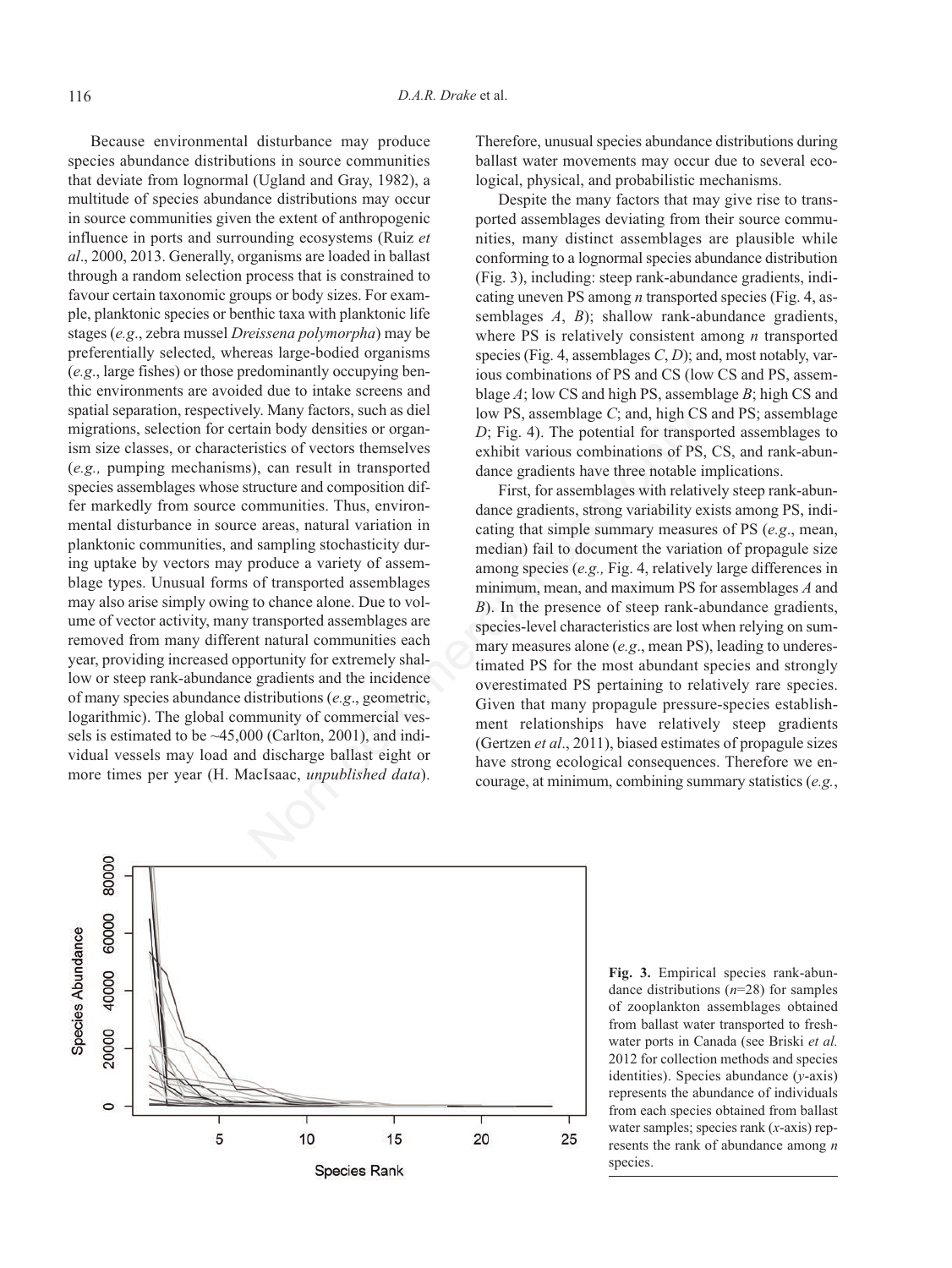CP and minimum, mean, and maximum PS) with the estimated parameters of species abundance distributions for a more transparent measure of the relative abundance of PS among *n* transported species.

Second, for a given CS and assuming uniform establishment probabilities, the steepest rank-abundance gradients are likely to pose greatest establishment risk because of higher PS among *n* transported species. In particular, steep gradients give rise to disproportionally greater PS among the most abundant species, though we acknowledge that broadly amenable conditions for establishment (*e.g*., environmental suitability) for dominant species is a function of the context between source and recipient regions.

Third, opposing rank-abundance gradients (*e.g*., steep *vs* shallow gradients) give rise to different relative contribution of PS *vs* CS for assemblages of a given size (*e.g*., Fig. 4, assemblage *B vs* assemblage *C*, total abundance not significantly different at  $\alpha$ =0.05 based on a bootstrap significance test); therefore, a given assemblage size may be associated with few species of many individuals, or many species of few individuals, altogether while conforming to an underlying lognormal species abundance distribution. As ballast volume received by individual ports and volume carried by individual ships vary tremendously (Herborg *et* *al*., 2007a; Briski *et al*., 2012), so too will the total abundance of transported assemblages. Therefore, in relation to a large number of transport events and the many permutations of source communities and assemblage uptake outcomes, most combinations of low or high colonization and propagule pressures are possible throughout a given yearly iteration of vector activity. The risk of establishment for any species assemblage is usually unknown given uncertainties of species identity, demographic characteristics, and the nature of the propagule pressure – species establishment relationship (Ruiz and Carlton, 2003; Carlton *et al*., 2011), though similar to our conceptual example (Fig. 2C), these skewed *versus* even assemblages may nevertheless exhibit similar potential for establishment when source-recipient environmental similarity is unknown. For example, a high PS for a single species may easily overcome demographic barriers, but with lower certainty of amenable environmental conditions in the recipient region. Conversely, speciesrich assemblages may provide many more opportunities for one of *n* arriving species to circumvent environmental barriers, albeit with lower potential to overcome demographic constraints to establishment.

How can these results be applied to the science and management of species invasions? Propagule pressure and

Assemblage CS Mean PS Total abundance  $\mu_{\text{log}}$  parameter σ<sub>log</sub> parameter KS *D*-statistic KS P-value 1 18 975.6 17560 5.615 1.978 0.191 0.527 2 17 2286.3 38867 6.818 1.388 0.178 0.653 3 15 7164.8 107472 7.325 1.350 0.237 0.370 4 14 1182.6 16557 5.946 1.442 0.170 0.812 5 18 409.3 6958 4.685 1.603 0.163 0.760 6 16 51948.4 831175 9.417 2.393 0.278 0.168 7 20 8963.1 179262 8.081 1.466 0.217 0.304 8 16 2676.6 42825 6.481 1.633 0.196 0.573 9 9 13596.2 122366 7.750 2.056 0.154 0.962 10 19 5113.3 97172 7.479 1.877 0.184 0.538 11 11 6014.4 66158 4.902 2.209 0.271 0.395 12 9 12385.2 111467 7.504 1.850 0.216 0.796 13 17 5548.8 94330 7.800 1.466 0.203 0.483 14 18 10255.9 184606 7.990 1.610 0.218 0.359 15 17 1794.0 30498 5.475 1.758 0.141 0.887 16 8 462.9 3703 5.309 1.201 0.306 0.443 17 24 68.1 1635 3.151 1.401 0.178 0.434 18 16 977.0 15632 5.856 1.361 0.154 0.843 19 13 4852.2 63079 6.621 1.629 0.166 0.866 20 12 212.9 2555 3.642 2.087 0.131 0.986 21 18 1003.6 18065 5.768 1.602 0.204 0.441 22 22 6801.8 149640 7.176 1.453 0.193 0.388 23 16 4510.9 72174 6.765 1.845 0.218 0.431 24 18 7878.4 141811 7.690 1.851 0.149 0.817 25 13 3029.1 39378 6.100 2.534 0.150 0.931 26 14 1416.2 19827 5.608 1.869 0.138 0.953 27 9 3664.6 32981 7.254 1.440 0.131 0.992 28 17 2303.1 39152 5.576 2.661 0.181 0.631 give Inc. to uncertaint change of a given size ( $e.g.,$ )<br>
PS for a single species may ease on a bootstrap sig-<br>
ws assemblages of a given size ( $e.g.,$ ) PS for a single species may be<br>
ws assemblages of a given and bootstrap

**Tab. 1.** Assemblage number, colonization size (CS), average propagule size (mean PS), total abundance, and estimated lognormal species abundance parameters for a sample of assemblages ( $n=28$ ) obtained from ballast water transported among Canadian freshwater ecosystems. Also shown is the Kolmogorov-Smirnov (KS) *D*-statistic and P-value obtained during hypothesis testing.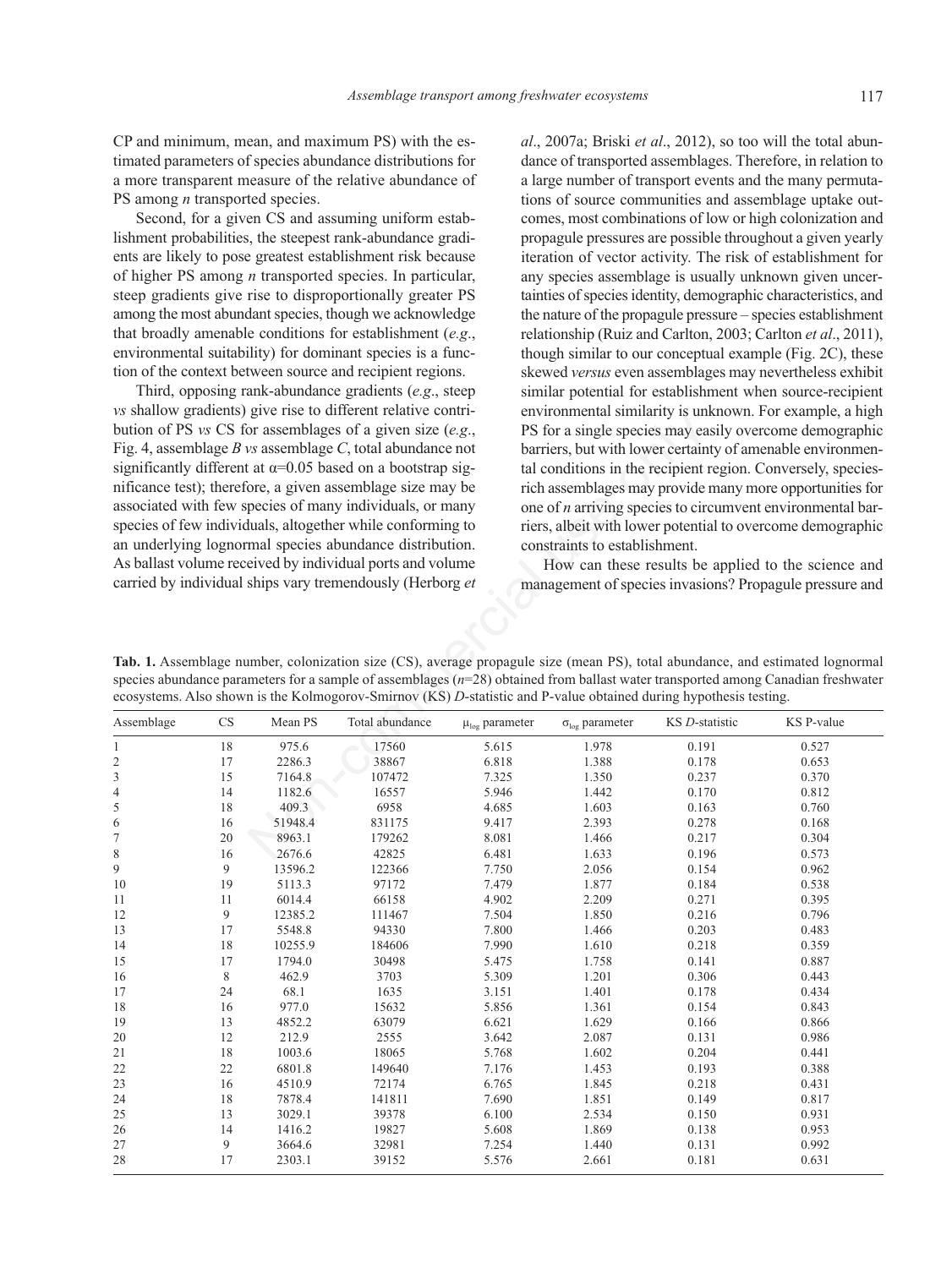

**Fig. 4.** Random sampling of assemblages following lognormal species abundance distributions but exhibiting opposing rank-abundance gradients and relative contribution of colonization size (CS) and propagule size (PS) (*n*=1000 permutations; lognormal parameters shown as inset for assemblages *A*, *B*, *C*, and *D*) and plotted based on rank-abundance. Summary statistics represent grand means following the permutation of 1000 assemblages for each parameter set. Grey lines represent each of the 1000 assemblage replicates; whereas, black solid lines represent the upper and lower 95% bootstrapped confidence limits; and, black dashed lines represent mean values. Note changes in *x* and *y* axes between assemblages *A*, *B* and *C*, *D*.

colonization pressure are two common metrics to document assemblages transported among freshwater ecosystems. These statistics have gained widespread use in invasion ecology and their underlying principles remain as important null models for species establishment. However, researchers and managers must be aware that certain species abundance distributions have a profound effect on propagule size for a given species number. Many different outcomes of PS *vs* CS are possible, each with potentially different ecological implications (*e.g*., environmental *vs* demographic advantages), so assessing the species abundance distribution is a logical step to understand the contribution of PS and CS towards the potential for establishment. Our results emphasize that the investigator must be cognizant of the many possible risk profiles due to different combinations of PS and CS. In practice, given logistical sampling constraints, uncertainties with species identification, and unknown detection probabilities for many species, quantifying transported assemblages and their underlying statistical distribution is no small task, but is nonetheless an important objective towards a mechanistic understanding of species establishment.

### **ACKNOWLEDGMENTS**

We are grateful for financial support from the CNR (Italy) for a short-term mobility grant to HJM, NSERC Discovery grants to HJM and SAB, NSERC scholarship to FC, and NSERC Visiting Fellow Stipends at Fisheries and Oceans Canada supported by Transport Canada (DARD, EB) and the Great lakes Fishery Commission (DARD).

## **REFERENCES**

- Bradie J, Chivers C, Leung B, 2013. Importing risk: quantifying the propagule pressure-establishment relationship at the pathway level. Divers. Distrib. 19:1020-1030.
- Briski E, Bailey SA, Casas-Monroy O, DiBacco C, Kaczmarska I, Lawrence JE, Leichsenring J, Levings C, MacGillivary ML, McKindsey CW, Nasmith LE, Parenteau M, Piercey GE, Rivkin RB, Rochon A, Roy S, Simard N, Sun B, Way C, Weise AM, MacIsaac HJ, 2013. Taxon- and vector-specific variation in species richness and abundance during the transport stage of biological invasions. Limnol. Oceanogr. 58:1361-1372.
- Briski E, Wiley CJ, Bailey SA, 2012. Role of domestic shipping in the introduction or secondary spread of nonindigenous